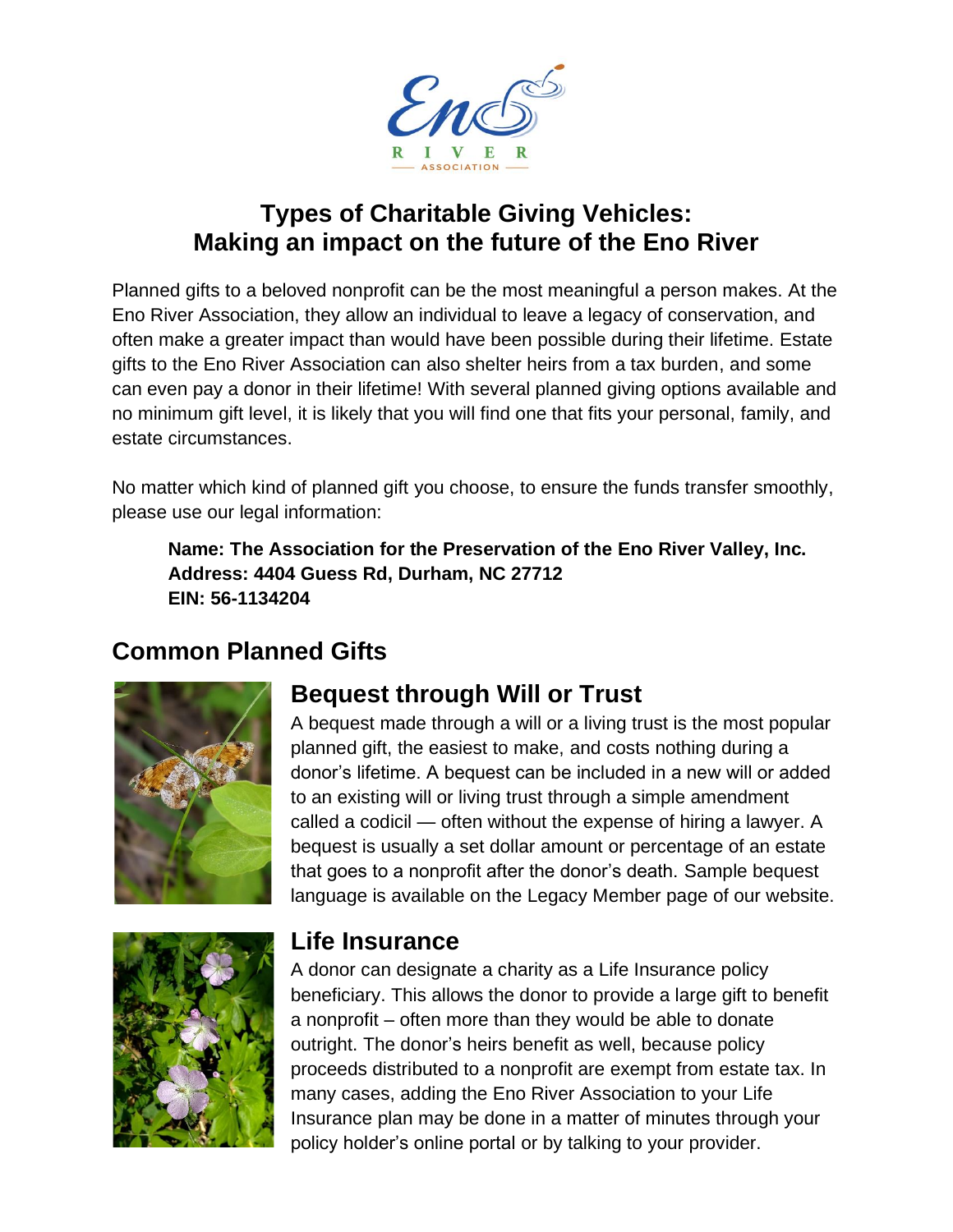







#### **Retirement plan / IRA**

Like a gift of life insurance, a donor can name a nonprofit as the beneficiary of a portion or all of their IRA, 401(k), or other Retirement Plans. When the donor's estate is settled, the amount designated passes to the nonprofit and the donor's heirs avoid income and estate tax.

Many donors also take advantage of the **Charitable IRA Rollover** (also referred to as a qualified charitable distribution or QCD). This allows donors 70½ or older to make tax-free IRA charitable rollover gifts of up to \$100,000 per year directly from their Individual Retirement Accounts to eligible nonprofits. The funds must be transferred directly to the charity; withdrawing them first will result in a tax penalty. Though this is not a planned gift, it considered a tax-deferred gift and is very beneficial to the donor and the nonprofit.

#### **Real Estate**

A donor can make a gift of real estate to a nonprofit, removing a large taxable asset from their estate and benefiting by receiving an income tax deduction equal to the appraised fair market value of the property, with no capital gains tax due on the transfer. You can devise real property to the Association for the Preservation of the Eno River Valley, Inc. in your will, or convey the remainder interest in real property while retaining a life estate. As additional considerations may be needed to prepare the Association for your incoming donation of property, please contact us immediately to alert us to your interest in making a gift of this type.

### **Personal Property**

Donors can gift items such as artwork, collectibles, books, equipment, or other items of tangible Personal Property. Most times, a gift will yield them a charitable deduction for the items' fair market value (it must be professionally appraised at the donor's expense), with no capital gains liability to the donor or organization. The nonprofit can either keep the property, display it, or sell it and use the proceeds. As additional considerations may be needed to prepare the Association for your incoming donation of property, please contact us immediately to alert us to your interest in making a gift of this type.